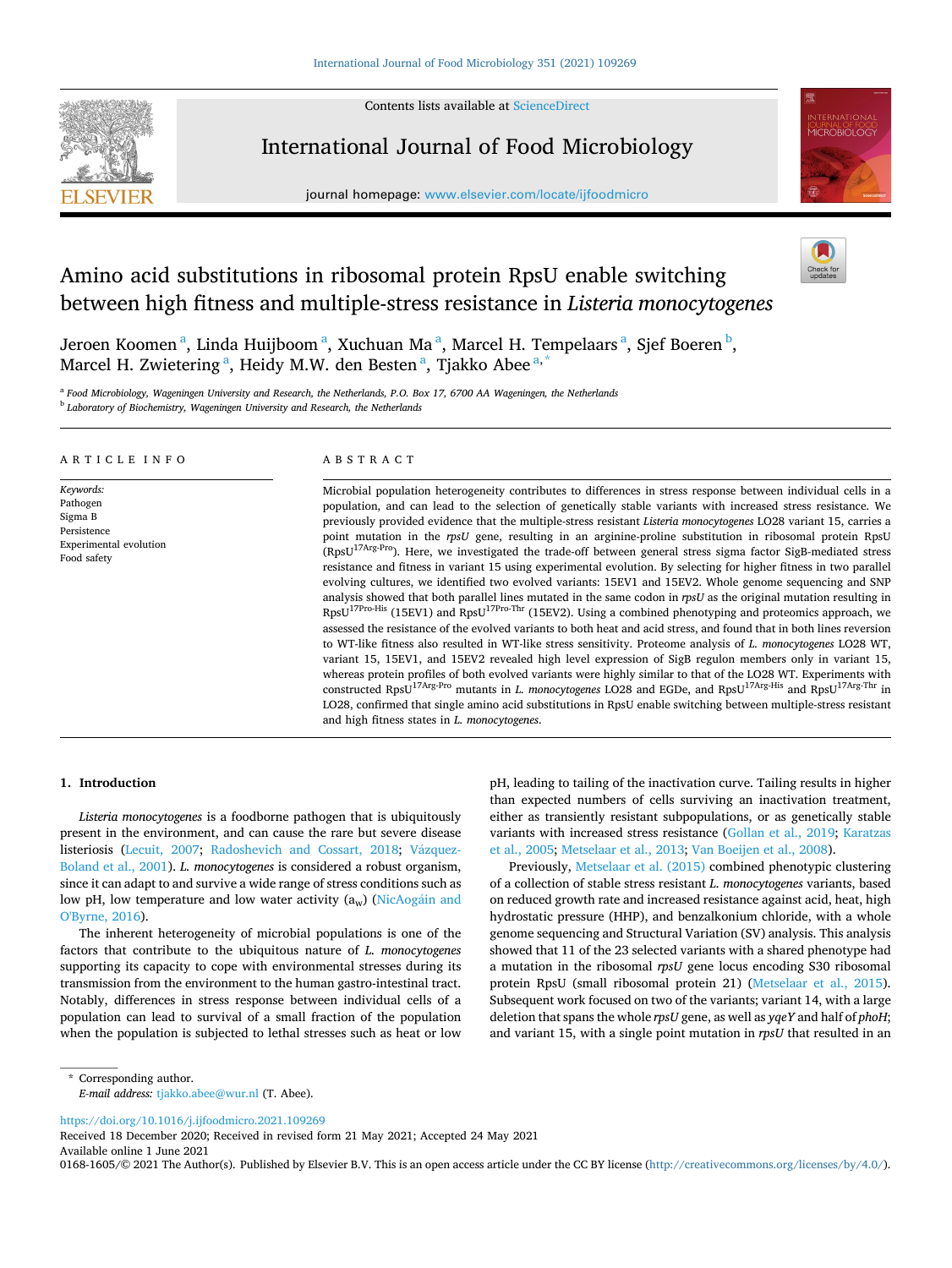amino acid substitution from arginine to proline in the RpsU protein, RpsU17Arg-Pro ([Koomen et al., 2018\)](#page-7-0). Comparative analysis of gene expression profiles and phenotypes of *L. monocytogenes* LO28 wildtype (WT) and multiple-stress resistant variants 14 and 15, revealed upregulation of 116 genes with a major contribution of genes controlled by the alternative stress sigma factor SigB ([Koomen et al., 2018](#page-7-0)). Activation of SigB is controlled by the so-called stressosome, a cytoplasmic complex that relays a range of stress signals and activates the sigma B regulon providing multiple-stress resistance (Guldimann et al., 2016; NicAogáin [and O'Byrne, 2016;](#page-7-0) [Radoshevich and Cossart, 2018\)](#page-7-0). Next to stress defence activation, the multiple-stress resistant *L. monocytogenes* variants 14 and 15 had increased glycerol metabolic capacity and reduced expression of flagella ([Koomen et al., 2018](#page-7-0)). Modelling and validation of the ecological behaviour of *L. monocytogenes* WT and stress resistant variants 14 and 15 led to the hypothesis that multiple stress resistance could contribute to performance and persistence in the food chain, which, in combination with the conceivable higher survival of acidic conditions in the stomach, could result in a higher exposure and risk of disease [\(Abee et al., 2016](#page-7-0); [Metselaar et al., 2016\)](#page-7-0). An additional factor contributing to increased risk following the initial selection of multiple stress resistant variants [\(Abee et al., 2016\)](#page-7-0) could be the subsequent selection of other variants that originate from the ancestor variant and have increased fitness and loss of the stress resistant phenotype.

In the current study, we addressed this issue and subjected *L. monocytogenes* LO28 variant 15, with its single point mutation in *rpsU*, resulting in RpsU17Arg-Pro, to an experimental evolution regime where we selected for higher fitness, defined as an increased maximum specific growth rate ( $\mu_{\text{max}}$ ), when compared to the ancestor variant 15. Subsequent genotyping and phenotyping of evolved variants has provided insights in *L. monocytogenes* switching between high fitness-low stress resistance, and low fitness-high stress resistance.

#### **2. Materials and methods**

#### *2.1. Bacterial strains and culture conditions*

For genotypic, proteomic and phenotypic analysis, *L. monocytogenes*  LO28 wild type (WT) strain (Wageningen Food & Biobased Research, The Netherlands), stress resistant ancestor variant 15 (Koomen et al., [2018;](#page-7-0) [Metselaar et al., 2013](#page-7-0)), and evolved variants (this study) were used. All bacterial cultures were grown as described elsewhere [\(Metse](#page-7-0)[laar et al., 2013](#page-7-0)). Briefly, cells from − 80 ◦C stocks were grown at 30 ◦C for 48 h on brain heart infusion (BHI, Oxoid, Ltd., Basingstoke, England) agar (1.5% [*w*/w], bacteriological agar no. 1 Oxoid) plates. A single colony was used to inoculate 20 mL of BHI broth in a 100 mL Erlenmeyer flask. After overnight (ON, 18–22 h) culturing at 30 ◦C under shaking at 160 rpm, (Innova 42, New Brunswick Scientific, Edison, NJ) 0.5% (*v*/v) inoculum was added to fresh BHI broth. Cells were grown under shaking at 160 rpm in BHI at 30 ◦C until the late-exponential growth phase  $(OD_{600} = 0.4{\text -}0.5).$ 

## *2.2. Experimental evolution*

Experimental evolution was performed by inoculating two parallel lines with 1% (*v*/v) of ON culture of *L. monocytogenes* LO28 variant 15, in 20 mL BHI in 100 mL Erlenmeyer flasks, resulting in approximately 1 \*  $10^{7.5}$  cfu/mL. The cultures were incubated for 24 h at 20 °C under continuous shaking at 160 rpm (Innova 42). For each parallel line, 28 consecutive transfers were made using 24 h-cultures and 1% (*v*/v) inoculum to inoculate fresh BHI. Each transfer allowed for a 2-log increase (~6.65 generations), and for 28 transfers this yields in total around 200 generations. From every second transfer, a 700 μL culture sample was taken, mixed with glycerol (Sigma-Aldrich, the Netherlands, 25% v/v final concentration), flash frozen in liquid nitrogen, and stored at − 80 ◦C, resulting in 14 stocks. These stocks were revived by streaking on BHI agar plates, and a single colony was used to inoculate 20 mL of

BHI broth in a 100 mL Erlenmeyer flask. After ON culturing at 30 °C under shaking at 160 rpm, (Innova 42) the culture was diluted 100,000 times in fresh BHI broth, and 200 μL of culture was inoculated in duplicate in wells of a honeycomb plate. The plate was incubated in a Bioscreen C (Oy Growth Curves AB Ltd., Helsinki, Finland) at 30 ◦C and the respective growth curves were determined by measuring  $OD_{600}$  over time, using biological triplicates. The starting stocks, and the first stocks where a clear shift to WT-like growth was observed, i.e., stock number 8 for 15EV1 (after 16 daily transfers) and number 9 for 15EV2 (after 18 daily transfers), were streaked on BHI agar, and respective single colonies were selected to prepare − 80 ◦C stocks of 15EV1 and 15EV2 and the ancestor variant 15. These stocks were used for whole genome sequencing and subsequent phenotyping experiments.

## *2.3. Estimation of μmax*

The maximum specific growth rate  $\mu_{\text{max}}$  was determined for the two evolved strains (15EV1 and 15EV2), variant 15 and the LO28 WT strain. For that, ON cultures were diluted 1000 times in peptone physiological salt solution (PPS, Tritium Microbiologie B.V., the Netherlands), after which they were diluted another 100 times in BHI broth, resulting in a concentration of  $\sim$ 4  $*$  10<sup>4</sup> cfu/mL, which was confirmed by plating on BHI agar. The *μ*max was estimated using the 2-fold dilution method, as described previously by ([Biesta-Peters et al., 2010\)](#page-7-0), which is based on the time-to-detection (TTD) of serially diluted cultures. Briefly, for each strain tested, a two-fold dilution series was made in duplicate from the first well to the fifth well, by mixing 200 μL of bacterial culture and 200 μL of fresh BHI in honeycomb plates. The plates were incubated in a Bioscreen C (Oy Growth Curves AB Ltd) at 30 ◦C with continuous shaking. The TTD was defined as the time at which a well reaches an  $OD_{600}$  value of 0.2. Data processing and estimation of the TTD was done in Microsoft Excel (Redmond, Washington, USA). The *μ*<sub>max</sub> was calculated as the negative reciprocal slope of the linear regression between TTD and the natural logarithm of the initial bacterial concentration of the five wells for each culture, where  $\mu_{\text{max}}$  equals  $\ln(2)/$  generation time (i.e.,  $\mu_{\text{max}} = 1$  represents a generation (doubling) time of approximately 0.7 h, or 42 min). Three biologically independent experiments were performed to estimate the mean and standard deviation of  $\mu_{\text{max}}$ .

### *2.4. Inactivation kinetics at low pH*

Acid inactivation experiments were performed as described previously [\(Metselaar et al., 2013](#page-7-0)). Briefly, 100 mL of late-exponential phase culture was pelleted for 5 min at 2880 x *g* in a fixed-angle rotor (5804 R, Eppendorf). Pellets were washed in 10 mL BHI broth and pelleted again at 5 min at 2880  $\times$ *g*. The pellet was resuspended in 1 mL PPS that was pre-warmed to 37 ℃ and adjusted to pH 3.0 using 10 M of HCl, and placed in a 100 mL Erlenmeyer flask in a shaking water bath at 37 ◦C. At different time intervals, samples were taken, decimally diluted in BHI broth and plated on BHI agar using an Eddy Jet spiral plater (Eddy Jet, IUL S.A.) Plates were incubated at 30 ◦C for 4–6 days to allow for full recovery of damaged cells. Combined data of at least three biologically independent experiments were used for analysis.

## *2.5. Inactivation kinetics at high temperature*

Heat inactivation experiments were performed as described before ([Metselaar et al., 2015](#page-7-0)). Briefly, 400 μL of late-exponential phase culture was added to 40 mL of fresh BHI broth that was pre-heated to 55  $\degree$ C  $\pm$ 0.3 ◦C. A separate Erlenmeyer with BHI at room temperature was used to determine the initial microbial concentration. Samples were taken after various timepoints and decimally diluted in PPS. Appropriate dilutions were plated on BHI agar using an Eddy Jet spiral plater (Eddy Jet, IUL S. A.) in duplicate. Combined data of at least 3 biologically independent experiments were used for analysis.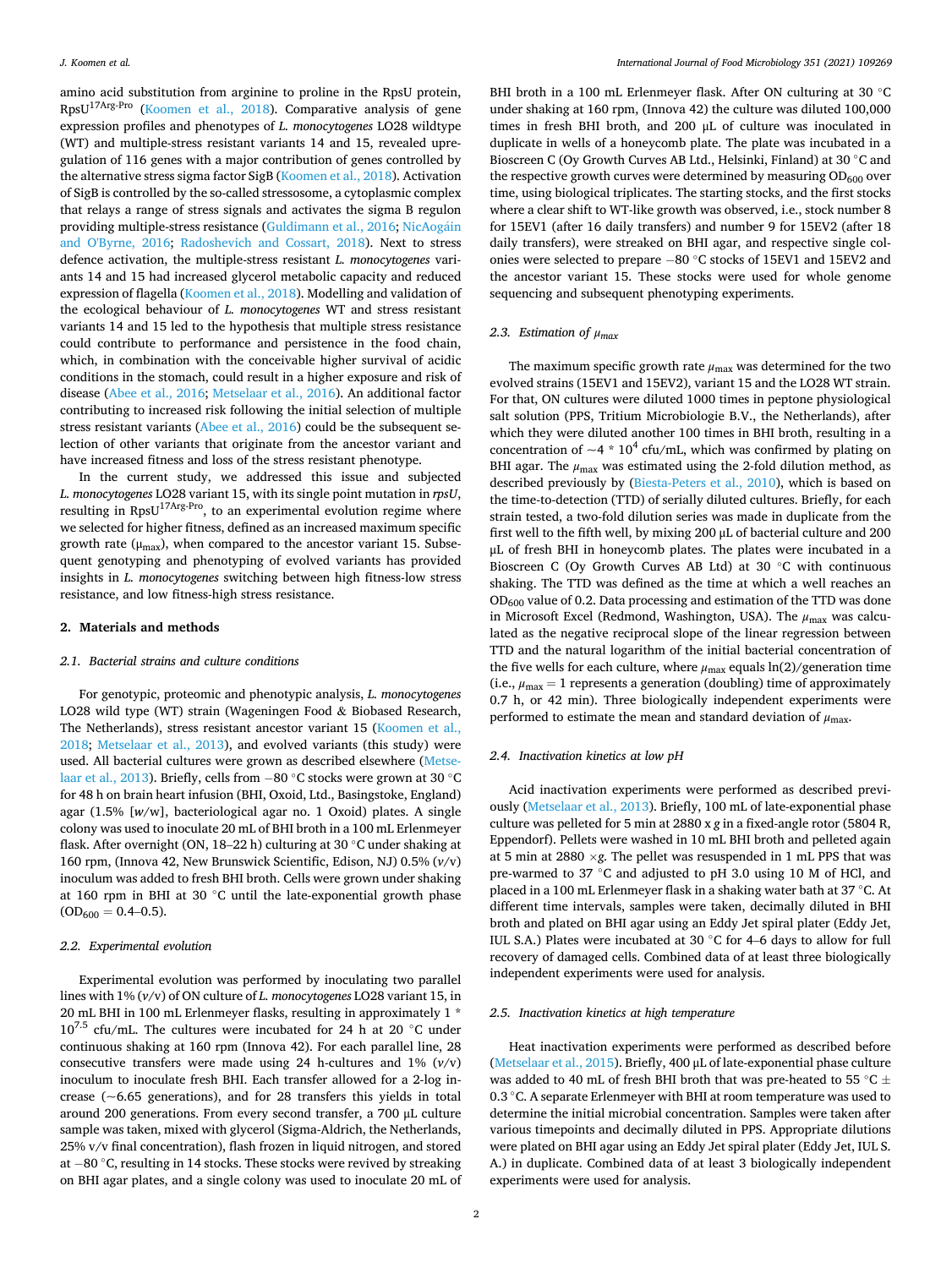#### *2.6. Proteomic analysis*

Cultures of the LO28 WT, variant 15 and evolved 15EV1 and 15EV2 were grown as described in 2.1. For proteomic analysis, 2 mL of sample with  $OD_{600}$  of 0.4–0.5 was flash frozen in liquid nitrogen and stored until further use. Samples were thawed on ice and pelleted at 17,000 x *g.*  Pellets were washed twice with 100 mM Tris (pH 8) to remove traces of BHI. Pellets were resuspended in 100 μL of 100 mM Tris (pH 8) and were sonicated three times for 30 s on ice to lyse the cells. Samples were prepared according to the filter assisted sample preparation protocol (FASP) (Wiśniewski et al., 2009) with the following steps: reduction with 15 mM dithiothreitol, alkylation with 20 mM acrylamide, and digestion with sequencing grade trypsin overnight. Each prepared peptide sample was analyzed by injecting (18 μL) into a nanoLC-MS/MS (Thermo nLC1000 connected to an LTQ-Orbitrap XL) as described previously ([Lu et al., 2011;](#page-7-0) [Wendrich et al., 2017](#page-8-0)). nLC-MSMS system quality was checked with PTXQC [\(Bielow et al., 2016\)](#page-7-0) using the Max-Quant result files. LCMS data with all MS/MS spectra were analyzed with the MaxQuant quantitative proteomics software package (Cox [et al., 2014](#page-7-0)) as described before ([Smaczniak et al., 2012;](#page-7-0) [Wendrich et al.,](#page-8-0)  [2017\)](#page-8-0). A protein database with the protein sequences of *L. monocytogenes* LO28 (accession: PRJNA664298) was downloaded from NCBI ([www.ncbi.nlm.nih.gov](http://www.ncbi.nlm.nih.gov)). Filtering and further bioinformatics and statistical analysis of the MaxQuant ProteinGroups file was performed with Perseus ([Tyanova et al., 2016](#page-8-0)). Reverse hits and contaminants were filtered out. Protein groups were filtered to contain minimally two peptides for protein identification of which at least one is unique and at least one is unmodified. Also, each comparison (WT versus variants) required at least three valid values in either WT or variant. Data visualization was performed using the statistical programming language R (version 3.6.0). Significant up- or downregulation was defined as a change in abundance relative to the WT of at least 10 times (1 log), with an adjusted negative log *p*-value smaller than 0.01.

## *2.7. Whole genome sequencing and SNP analysis*

Genomic DNA of *L. monocytogenes* LO28 WT strain for PacBio sequencing was isolated using the DNeasy Blood and tissue kit (Qiagen, Hilden, Germany). Two times 2 mL of overnight culture was pelleted at 17,000  $\times$ *g*. The pellets were washed with 1 mL PPS and resuspended in 1 mL lysis buffer (20 mM Tris-HCl, 2 mM EDTA, 1.2% (*w*/*v*) Triton X-100, 20 mg/mL lysozyme, pH 8.0). The suspension was incubated at 37 ◦C for 1 h under gentle shaking in an Eppendorf Thermomixer 5436 (Eppendorf AG, Hamburg, Germany). Subsequently 10 μL of RNAse 20 mg/mL (Qiagen, Hilden, Germany) was added and incubated for 5 min at room temperature, after which 62.5 μL proteinase K and 500 μL AL buffer (provided by the manufacturer) were added. After incubation at 56 ◦C for 1 h under gentle shaking, 500 μL absolute ethanol was added. The suspension was transferred to a spin column provided by the kit and incubated for 10 min to allow for maximal binding of DNA. The columns were centrifuged for one minute at 6000 ×*g*. The filters were subsequently washed two times with 500 μL of buffer AW1 (provided by the manufacturer) at 6000 ×*g*, and two times with 500 μL of buffer AW2 (provided by the manufacturer). To remove any trace of buffer the columns were centrifuged at 17,000 ×*g* for 3 min. Subsequently, 53 μL of AE buffer was added to the centre of the column and incubated for 10 min before centrifugation at 6000 ×*g*. Samples were stored at 4 ◦C until sequencing.

PacBio sequencing was performed by Eurofins GATC (Eurofins GATC Biotech GmbH.

Germany) using a PacBio RS II system (Pacific Biosystems) resulting in 80,017 reads pre-filtering, with a N50 of 16,970 bp. Read correction, trimming, and de-novo assembly were performed in Canu V1.8 (Koren [et al., 2017](#page-7-0)) running on a 2018 MacBook Pro under MacOS Mojave Version 10.14.3. Overhangs were trimmed using Circlator ([Hunt et al.,](#page-7-0)  [2015\)](#page-7-0) resulting in a 2,975,254 bp linear genome with *dnaA* as the first

**Table 1**  Constructed *L. monocytogenes* mutants.

| -              |                          |
|----------------|--------------------------|
| Strain         | Mutation introduced      |
| <b>LO28 WT</b> | RpsU <sup>Arg17Pro</sup> |
| <b>LO28 WT</b> | RpsUArg17His             |
| <b>LO28 WT</b> | RpsUArg17The             |
| EGDe WT        | RpsUArg17Pro             |

gene. Error correction was done using Pilon version 1.123 with Illumina reads obtained previously ([Metselaar et al., 2015\)](#page-7-0). The resulting sequence and raw reads were submitted to GenBank and the sequence read archive respectively (at [www.ncbi.nlm.nih.gov\)](http://www.ncbi.nlm.nih.gov) with accession: PRJNA664298.

Strains used and Evolved variants 15EV1 and 15EV2 obtained in the evolution experiment were grown in 9 ml BHI tubes (Oxoid) for  $18\pm2$  h at 37 ◦C. In total 1.8 mL of the culture was centrifuged for 5 min at 13,000 rpm to obtain a cell pellet. After removal of the supernatant the cell pellet was resuspended and stored in 450 μL DNA/RNA Shield (Zymo Research) at 4 ◦C until DNA extraction. The DNA was extracted by BaseClear (Leiden, the Netherlands) and paired-end  $2 \times 150$  bp shortreads were generated using a Nextera XT library preparation (Illumina). The paired-end reads were sequenced on a NovaSeq 6000 system (Illumina). Raw reads were trimmed and de novo assembled using CLC Genomics Workbench v 10.0 (Qiagen, Hilden, Germany). SNP analysis of evolved variants against the LO28 WT reference was performed using SNIPPY 3.2 ([Seemann, 2015](#page-7-0)) and Pilon using the "--changes" argument ([Walker et al., 2014](#page-8-0)).

#### *2.8. Mutant construction*

Mutants (Table 1) were constructed using the temperature sensitive suicide plasmid pAULA [\(Chakraborty et al., 1992\)](#page-7-0). The *rpsU* gene from either variant 15, 15EV1, or 15EV2 was amplified from gDNA by KAPA HiFi Hotstart ReadyMix (KAPA Biosystems, USA), using the primers listed in Supplementary Table S1. The resulting fragments were ligated in frame to the pAULA multiple cloning site via EcoR1 and Sal1 restriction that were introduced to the fragments by the respective primers.

The resulting plasmid was electroporated (2.5 kV, 25  $\mu$ F, 200  $\Omega$ ), in a 0.2 cm cuvette using a BIO-RAD GenePulser, to the appropriate *L. monocytogenes* cells, and plated on BHI agar at 30 ◦C with 5 μg/mL erythromycin to select for transformants.

Two erythromycin resistant colonies per construct were inoculated in separate tubes in BHI broth supplemented with 5 μg/mL erythromycin and grown overnight at 42 ◦C to select for plasmid integration. Selected strains resulting from a single cross-over integration event were grown overnight in BHI at 30 ◦C to induce double crossover events and were subsequently plated at 30 ◦C. Resulting colonies were replica plated on BHI with and without 5 μg/mL erythromycin and incubated at 30 °C. Colonies sensitive to erythromycin were selected. PCR using the primers listed in Supplementary Table S1 and DNA sequencing (BaseClear B.V. Leiden, The Netherlands) of erythromycin sensitive colonies confirmed the correct point mutation in the respective genes and the lack of additional mutations in the targeted region.

#### *2.9. Statistical testing*

Hypothesis testing was performed in the statistical programming language R (version 3.6.0) using the t.test() and var.test() functions.

## **3. Results**

#### *3.1. Growth kinetics of evolved variants*

The experimental evolution regime resulted in the selection of two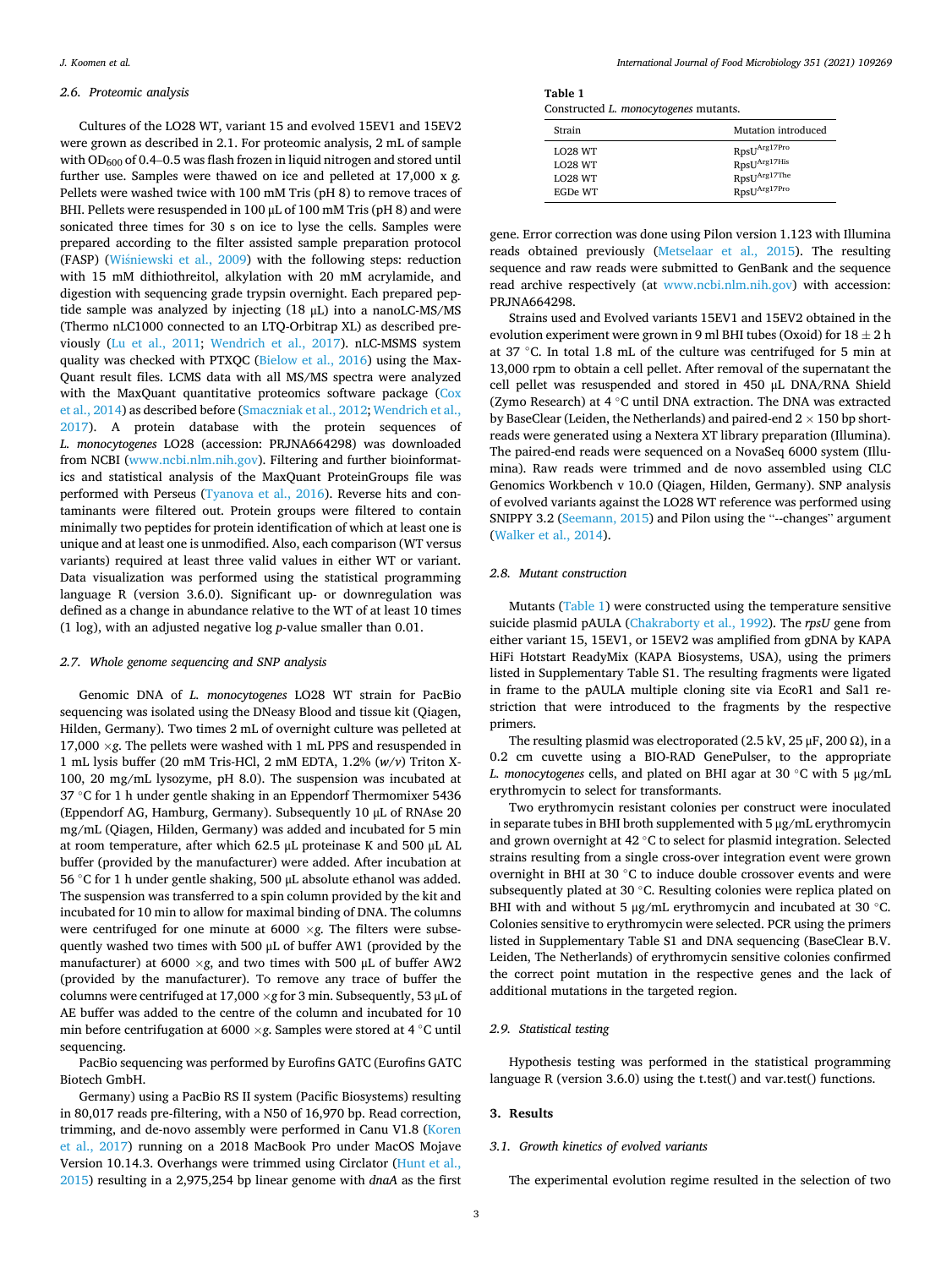<span id="page-3-0"></span>

**Fig. 1.** Growth performance of *L. monocytogenes* LO28 WT, variant 15, 15EV1, and 15EV2 (a) growth curves for LO28 WT (squares), variant 15 (diamonds), 15EV1 (circles), and 15EV2 (triangles), (b) Maximum specific growth rates (*μ*max) for *L. monocytogenes* LO28 WT, variant 15, 15EV1, and 15EV2. Different capital letters show statistically significant differences.



**Fig. 2.** Survival of *L. monocytogenes* LO28 WT, variant 15, 15EV1, and 15EV2 after exposure to heat (55 ◦C) (a) or acid stress (pH 3.0) (b). The wild type is represented by squares, variant 15 by diamonds, and variants 15EV1 and 15EV2, are represented by circles and triangles respectively.

evolved variants, Evolved 1 and Evolved 2 (15EV1 and 15EV2, respectively). The growth kinetics of evolved variants 15EV1 and 15EV2 were assessed (Fig. 1a) and showed that the experimental evolution regime had successfully selected for evolved variants after 16 and 18 daily transfers (~105 and ~120 generations), that showed increased *μ*max when compared to variant 15 (Fig. 1a). The  $\mu_{\text{max}}$  of both evolved strains was significantly higher than that of variant 15 whereas the *μ*max of 15EV1 was even not significantly different from the  $μ$ <sub>max</sub> of the LO28 WT strain, while strain 15EV2 had a slightly lower *μ*max (Fig. 1b).

## *3.2. Multiple-stress resistance of evolved variants*

Since the evolved variants 15EV1 and 15EV2 showed increased fitness, we compared their resistance to heat stress (55  $\degree$ C) and acid stress (pH 3.0) to that of variant 15 ( $Fig. 2$ ). In the heat stress experiments (Fig. 2a), variant 15 started with approximately 6.8 log cfu/mL, and showed little inactivation after 20 min of exposure, with a concentration of around 6 log cfu/mL. In contrast, after 20 min of exposure the concentrations of both evolved variants 15EV1 and 15EV2 decreased and were not significantly different from the LO28 WT strain with concentrations of around 2.5 log cfu/mL ( $p > 0.05$ ). For acid stress experiments (Fig. 2b), variant 15 again only showed a small (*<*1 log cfu/ mL) decrease in cell counts after 20 min, while both evolved variants and also the LO28 WT strain showed over 5 log cfu/mL reduction after 20 min. These data indicate that both evolved variants 15EV1 and 15EV2 have lost their resistance to heat stress and acid stress when compared to variant 15.

#### *3.3. Proteomic analysis of variant 15, 15EV1, and 15EV2*

Comparative gene profiling analysis of *L. monocytogenes* LO28 WT and variant 15, previously showed upregulation of 116 genes with a major contribution of general stress sigma factor SigB dependent regulon members in late-exponential phase cells grown in non-stressed conditions in BHI ([Koomen et al., 2018](#page-7-0)).

Here, we investigated the proteomes of late-exponential phase cells of *L. monocytogenes* LO28 WT, variant 15 and evolved variants 15EV1 and 15EV2 [\(Fig. 3](#page-4-0)). Presenting the data compared to the WT shows significant differences for variant 15 [\(Fig. 3](#page-4-0)), in line with previously reported differences in gene expression profiles and phenotypes [\(Koo](#page-7-0)[men et al., 2018\)](#page-7-0). Notably, our proteomics analysis revealed that out of the 29 proteins annotated as belonging to the SigB regulon in this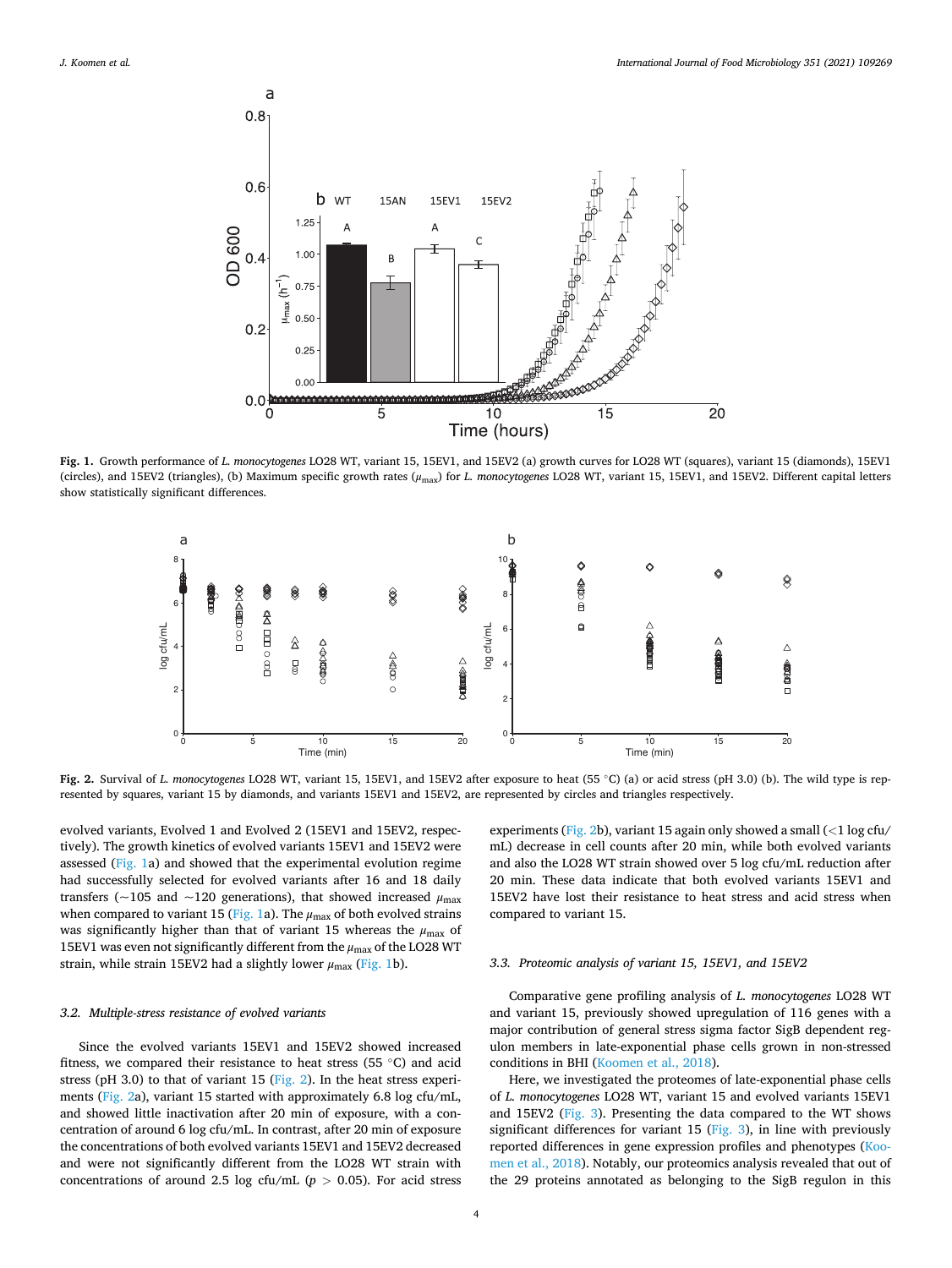<span id="page-4-0"></span>

**Fig. 3.** Volcano plot of significantly differentially abundant proteins of *L. monocytogenes* variant 15, 15EV1, and 15EV2 compared to the wild type. The − log10 (Benjamini–Hochberg corrected *P* value) is plotted against the log<sub>10</sub> (fold change: variant over WT). Horizontal dotted line represents the cutoff for −log<sub>10</sub> (P), vertical dotted lines represent log<sub>10</sub>(fold change) cutoff. Red dots represent genes regulated by sigB, blue dots represent genes involved in the formation and regulation of flagella. The expression of individual proteins is listed in Supplementary Tables S2–S4. (For interpretation of the references to colour in this figure legend, the reader is referred to the web version of this article.)

sample, 21 were higher expressed in variant 15 compared to LO28 WT, (Fig. 3). These include stress resistance proteins such as OpuCA (lmo1428), OpuCC (lmo1426), and SepA (lmo2157) [\(Kazmierczak et al.,](#page-7-0)  [2003; Milohanic et al., 2003](#page-7-0)). For a full list, see Supplementary Table S1. In accordance with gene expression data, and the non-motile phenotype of variant 15 [\(Koomen et al., 2018](#page-7-0)), proteomics data show a significant reduced expression of motility and chemotaxis associated proteins such as MotA (lmo0685), MotB (lmo0686), CheA (lmo0692), and chemotaxis response regulator CheY (lmo0691). As anticipated, the proteomic profiles for 15EV1 and 15EV2 were more similar to that of the WT, and we found seven and twenty proteins expressed above the stringent threshold in 15EV1 and 15EV2, respectively (see Supplementary Tables S2 and S3). None of the genes that are upregulated in 15EV1 are part of the sigB regulon. Four of the upregulated proteins in 15EV2 were part of the SigB regulon, namely, succinate semialdehyde dehydrogenase (lmo0913), hypothetical protein lmo2748, opuCA (lmo1428), and the pyruvate oxidase lmo0722. The low relative abundance of SigB upregulated proteins matches the WT-like phenotypes of 15EV1 and 15EV2, including the higher fitness and loss of acid and heat stress resistance.

#### *3.4. Whole genome sequencing of 15EV1 and 15EV2*

Previous whole genome sequencing and Structural Variation (SV) analysis of *L. monocytogenes* LO28 WT and variant 15 revealed a Single Nucleotide Polymorphism (SNP) in the *rpsU* gene, coding for 30S ribosomal protein S21 ([Metselaar et al., 2015\)](#page-7-0). This SNP led to an arginine to proline substitution in the RpsU protein (denoted here as  $RpsU^{17Arg\text{-}Pro}$ ). Strikingly, whole genome sequencing and Structural Variation (SV) analysis of *L. monocytogenes* evolved variants 15EV1 and 15EV2

revealed a single SNP in the same codon of the *rpsU* gene, while no other SNPs were identified. In the *rpsU* gene of 15EV1 the Cytosine in position 50 mutated to Adenine, while in 15EV2 the Cytosine in position 49 mutated into Adenine, (see [Table 2\)](#page-5-0) resulting in amino acid changes from Proline (codon, CCT) to Histidine (codon, CAT) in 15EV1 (RpsU<sup>17Pro-His</sup>), and Threonine (codon, ACT) in 15EV2 (RpsU<sup>17Pro-Thr</sup>) ([Fig. 4a](#page-5-0), b). Since amino acid substitutions can disrupt protein structure, potentially altering protein stability or function, we analyzed the protein sequences of WT and variants using the online tool CFSSP ([Ashok](#page-7-0)  [Kumar, 2013](#page-7-0)) Again, the protein structure of RpsU in WT and the evolved variants appeared similar, while an extra proline-associated turn was predicted in variant 15 (see Supplementary Fig. 1). The putative proline-induced turn may disrupt the RpsU<sup>17Arg-Pro</sup> protein structure as proline has been described as a helix breaker [\(Chou and Fasman,](#page-7-0)  [1974\)](#page-7-0), which might result in loss of functionality and/or exclusion from the 30S ribosome in variant 15.

## *3.5. Fitness and stress resistance of constructed mutants*

To confirm the arginine to proline substitution at position 17 in *rpsU*  as the mutation underlying the multiple-stress resistant phenotype of variant 15, we introduced RpsU17Arg-Pro into a *L. monocytogenes* LO28 WT background. Additionally, we also introduced the two SNP's that were selected by experimental evolution in 15EV1 and 15EV2, namely, RpsU17Arg-His and RpsU17Agr-Thr. Analysis of growth performance showed that the  $\mu_{\text{max}}$  as proxy for fitness of the constructed RpsU<sup>17Arg-Pro</sup> mutant was similar to that of variant 15, and that of the constructed  $RpsU^{17Arg}$  $H$ <sup>His</sup> and RpsU<sup>17Arg-Thr</sup> mutants was similar to that of the corresponding evolved variants 15EV1 and 15EV2, respectively (Table S4). Subsequently, we tested the response of late exponential phase cells of the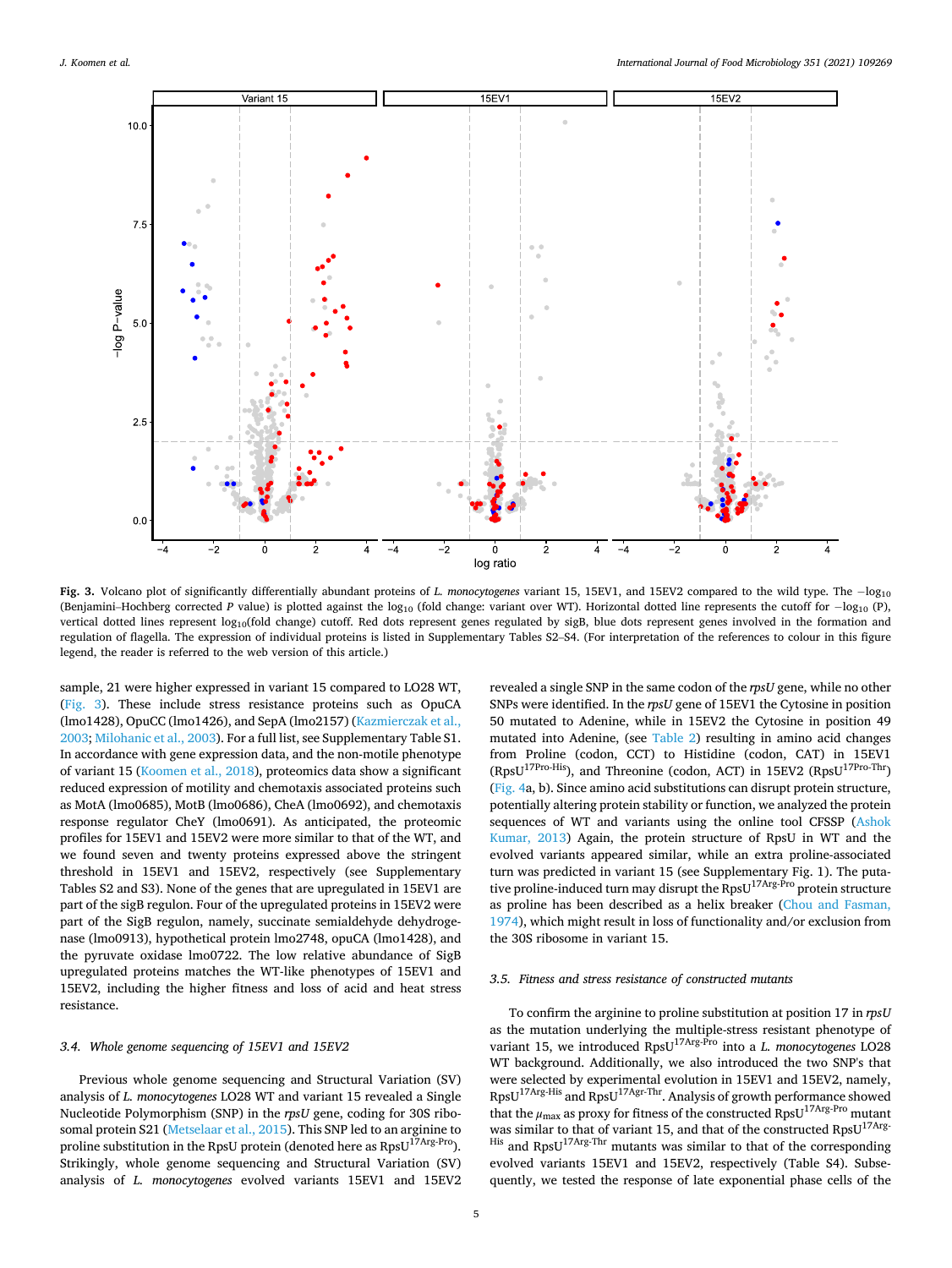#### <span id="page-5-0"></span>**Table 2**

Mutations *in L. monocytogenes* variants found by WGS and SNP analysis.

| Variant | Position | Strand | NT                  | AA                     | Locus tag   | Product                         |
|---------|----------|--------|---------------------|------------------------|-------------|---------------------------------|
| 15      | 1521940  |        | 50G<br>$\mathsf{C}$ | 17 <sub>R</sub><br>> P | IEJ01 07680 | 30S<br>ribosomal<br>protein S21 |
| 15EV1   | 1521940  |        | 50C<br>> A          | 17P<br>$>$ H           | IEJ01 07680 | 30S<br>ribosomal<br>protein S21 |
| 15EV2   | 1521939  |        | 49C<br>> A          | 17P<br>$\rm > T$       | IEJ01 07680 | 30S<br>ribosomal<br>protein S21 |

constructed mutants to heat (55 ◦C) stress (Fig. 5a) and acid (pH 3.0) stress (Fig. 5b). As expected, the LO28 WT strain with the introduced  $\text{RpsU}^{\text{17Arg-Pro}}$  substitution showed significant ( $p < 0.05$ ) higher heat and acid resistance after 10 min of treatment than the LO28 WT strains with the introduced RpsU<sup>17Arg-His</sup> and RpsU<sup>17Arg-Thr</sup> substitutions. These results confirmed that only the RpsU<sup>17Arg-Pro</sup> substitution results in the multiple-stress resistant phenotype typical of variant 15, while RpsU amino acid substitutions mimicking variants 15EV1 and 15EV2 results in WT like fitness and stress sensitive phenotypes.

To test whether RpsU, with a proline at position 17, could induce phenotypic switching in other *L. monocytogenes* strains, we also introduced the RpsU17Arg-Pro mutation into *L. monocytogenes* EGDe, which is one of the best studied strains of *L. monocytogenes* including its stress survival capacity [\(Becavin et al., 2014\)](#page-7-0). Analysis of the growth

performance of EGDe WT and its RpsU<sup>17Arg-Pro</sup> mutant at 30 ℃ showed reduced fitness for the latter one, reflected in a lower  $\mu_{\rm max}$  (0.86 h $^{-1}$   $\pm$ standard deviation 0.01  $h^{-1}$ ) compared to that of EGDe WT (1.10  $h^{-1}$   $\pm$ standard deviation 0.02 h<sup>-1</sup>) ([Fig. 6](#page-6-0)). A comparative analysis previously showed that EGDe has a higher resistance to heat stress than LO28 ([Aryani et al., 2015\)](#page-7-0), and this was also reflected in the inactivation data shown in [Fig. 7,](#page-6-0) where heat inactivation at 55 °C resulted in a decrease of about 2.5 log cfu/mL in 20 min for the EGDe WT ([Fig. 7](#page-6-0)a). As expected, higher stress resistance was observed for the EGDe strain carrying the RpsU17Arg-Pro mutation, with stable cell counts maintained during the treatment time [\(Fig. 7](#page-6-0)a). We observed a similar trend when both strains were exposed to acid stress, with enhanced acid stress survival for the Rps $U^{17Arg\text{-}Pro}$  EGDe mutant strain ([Fig. 7](#page-6-0)b). The combination of all results provides evidence that sequential mutations in *rpsU* resulting in RpsU<sup>17Arg-Pro</sup> and subsequently RpsU<sup>17Pro-His</sup> or RpsU17Pro-Thr, enable a switch between low fitness/high stress resistance and high fitness-low stress resistance phenotypes in *L. monocytogenes*.

## **4. Discussion**

Previous genotyping and phenotyping studies showed that the multiple-stress resistance of *L. monocytogenes* LO28 variant 15 with RpsU17Arg-Pro was linked to induction of the SigB regulon, and was correlated with reduced fitness ([Koomen et al., 2018](#page-7-0)). Here, we have used experimental evolution to select for mutations in variant 15 that increased fitness.

The two evolved lines fixed two different mutations, leading to two



**Fig. 4.** Sequence alignment of *rpsU* (top) and amino acid sequence of RpsU in *L. monocytogenes* LO28 WT and variant 15 and 15EV1 and 15EV2*.* The upper alignment represents the nucleotide sequence of the region where mutations were found. The black line indicates the start codon of the *rpsU* gene. The lower alignment represents the amino acid sequence of the complete RpsU protein and the effect of the mutations on the amino acid sequence. Amino acids predicted to cause turns in the tertiary protein structure are shaded red, and amino acids at position 17 are boxed, including the extra turn in variant 15 caused by proline (P). (For interpretation of the references to colour in this figure legend, the reader is referred to the web version of this article.)



**Fig. 5.** Survival of *L. monocytogenes* LO28 WT, and constructed mutants, during heat (55 ◦C) (a) or acid (pH 3.0) (b) stress. LO28 WT is represented by squares, LO28 with RpsU<sup>17Arg-Pro</sup> is represented by triangles, LO28 with RpsU<sup>17Arg-Thr</sup>, is represented by circles, and LO28 with RpsU<sup>Arg17His</sup> by diamonds.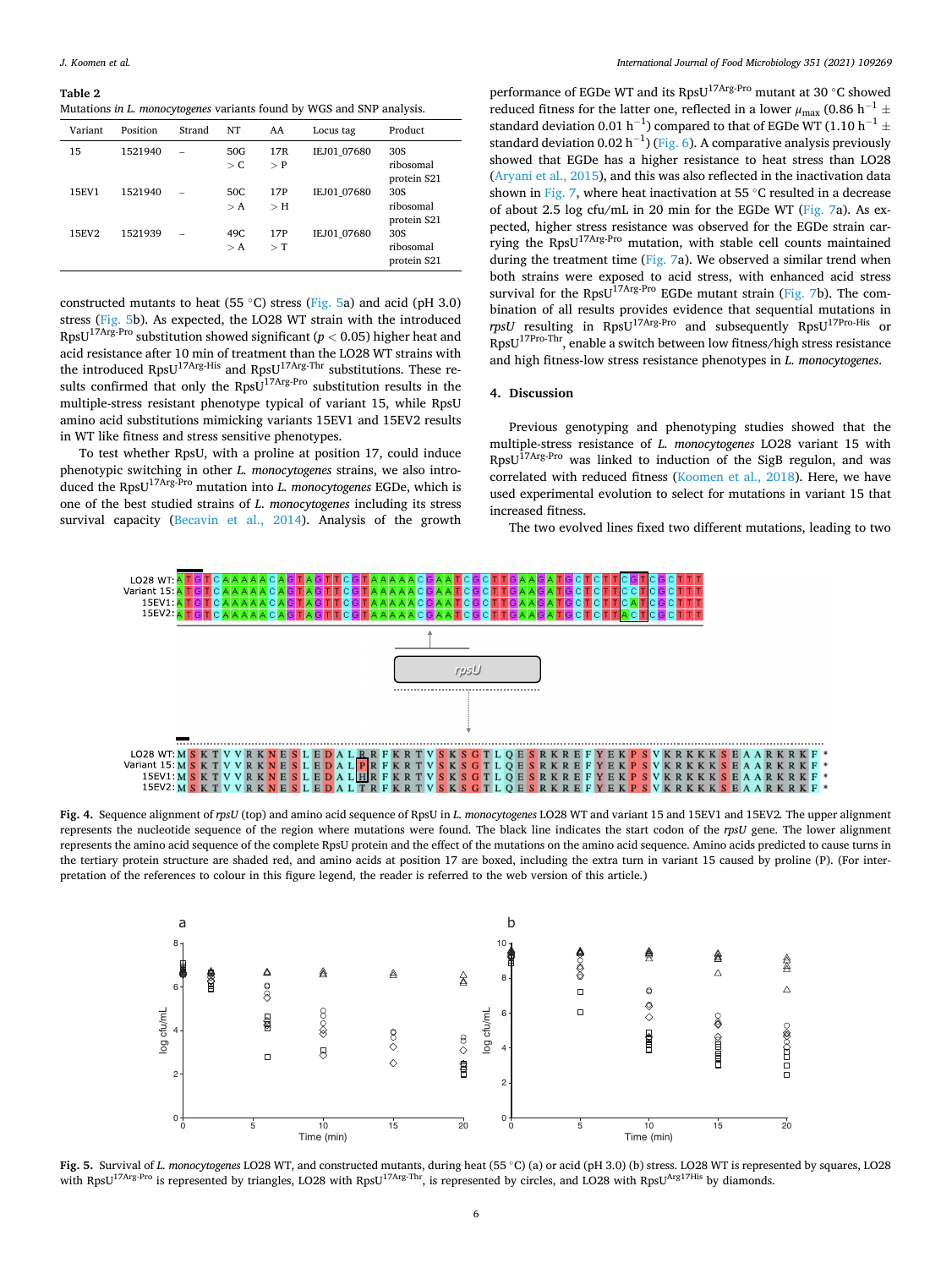<span id="page-6-0"></span>

**Fig. 6.** Maximum specific growth rates (*μ*max) for *L. monocytogenes* EGDe, and EGDe RpsU17Arg-Pro. Asterisk denotes significant difference.

different amino acid substitutions both at position 17 in RpsU, namely,  $RpsU^{17Pro-His}$  (15EV1) and  $RpsU^{17Pro-Thr}$  (15EV2) resulting in reversion to WT-like fitness ([Fig. 1\)](#page-3-0) and stress resistance [\(Fig. 2\)](#page-3-0). The experimental evolution regime had successfully selected for evolved variants after 16 and 18 daily transfers ( $\sim$ 105 and  $\sim$ 120 generations). We modelled the kinetics of the WT and variant 15 ancestor based on the  $\mu_{\text{max}}$  reported by [Metselaar et al. \(2016\)](#page-7-0) for the growing conditions that were used during experimental evolution. We used a 3-phase model based on [Buchanan](#page-7-0)  [et al., 1997,](#page-7-0) with a  $\log N_{\text{max}}$  of 9.5 log cfu/mL, and took into account the Jameson effect ([Jameson, 1962\)](#page-7-0), that addresses growth suppression by the dominant strain in a multi strain population when the dominant strain reaches its stationary phase. We then estimated that after 6 rounds ( $\sim$ 40 generations) one EV15 cell (with initial fraction 1  $*$  10<sup>-7.5</sup>) could have reached the same population density as the variant 15 strain, which is in line with the successful outcome of the experimental evolution experiment.

Random insertion of a proline residue is known to disrupt protein structure, potentially altering the stability or function of the protein ([Chou and Fasman, 1974](#page-7-0)). Combined with data obtained with the constructed RpsU<sup>17Arg-Pro</sup>, RpsU<sup>17Arg-His</sup>, and RpsU<sup>17Arg-Thr</sup> mutants, we provided evidence that replacing the putative disruptive proline at position 17 in *L. monocytogenes* variant 15 with amino acids that do not have such strong disruptive effects, i.e., threonine or histidine, can restore WT-like functioning of the RpsU protein with an arginine at position 17. Although both evolved lines fixed a compensatory

mutation, they did not fix the same mutation, and we did not find a **reversion** to the original RpsU<sup>17Arg</sup>. Based on the slight difference in  $μ_{max}$ and proteomic profile between 15EV1 and 15EV2, we hypothesize that the RpsU<sup>17Arg-His</sup> mutation is slightly more efficient in restoring the WT phenotype than RpsU<sup>17Arg-Thr</sup>.

The previously described variant 14 with a complete deletion of *rpsU*  and variant 15 have highly comparable phenotypical behaviour [\(Koo](#page-7-0)[men et al., 2018](#page-7-0); [Metselaar et al., 2015\)](#page-7-0), which indicates that RpsU is not essential for growth, and that RpsU<sup>17Arg-Pro</sup> in variant 15 either lost its functionality, or is not (efficiently) incorporated into the 30S ribosome that together with the 50S ribosome constitutes the 70S ribosome. Notably, the additional introduction in the current study of the RpsU17Arg-Pro mutation in the well-studied *L. monocytogenes* EGDe strain, also resulted in a phenotypic switch from high fitness-low stress resistance to low fitness-high stress resistance (see Figs. 6 and 7), providing evidence that the observed changes in behaviour are strain independent and caused by a single arginine-proline substitution at position 17 in RpsU. Moreover, studies in *Bacillus subtilis*, a closely related firmicute, have also shown that RpsU was not essential for growth, but that deletion of the protein leads to altered phenotypes including loss of motility and a reduced growth rate ([Akanuma et al., 2012\)](#page-7-0).

Induction of multiple-stress resistance in *L. monocytogenes* by SigB is tightly controlled by the so-called stressosome, a protein complex that acts as a signal relay hub integrating multiple environmental (stress) signals ([Guariglia-Oropeza et al., 2014](#page-7-0); [Impens et al., 2017\)](#page-7-0). Activation of a large fraction of the SigB regulon during non-stress growth conditions in LO28 variant 15 and in LO28 carrying the RpsU $^{17\rm Arg\cdot Pro}$  mutations points to an (in)direct interaction between the 70S ribosome and the stress signalling cascade. How the presumed loss of function of the 30S RpsU17Arg-Pro variant protein affects functioning of the 70S ribosome resulting in reduced fitness and activation of the SigB regulon remains to be elucidated.

Previous studies describing performance of multiple-stress resistant variants in a model food chain considered the trade-off between increased stress resistance and lower fitness [\(Abee et al., 2016; Metse](#page-7-0)[laar et al., 2015](#page-7-0)). The information that selection of multiple-stress resistant variants following a single lethal stress exposure, could be followed by subsequent evolution of variants with increased fitness and loss of the stress resistant phenotype, may point to an additional layer of complexity that can be included in these scenario analyses. Notably, translation of these population dynamics that are based on the generation and performance of *L. monocytogenes* variants following singlenucleotide substitutions (SNPs) to ecology along the food chain and more specifically (over)representation in persistent strains, is currently not supported by analysis of WGS data. Recently, Harrand et al. (2020) studied the evolution of *L. monocytogenes* persistence in a food processing plant over multiple years and genotyping of isolates showed limited single-nucleotide substitutions (SNPs), and a more prominent



**Fig. 7.** Survival of *L. monocytogenes* EGDe wild type, and EGDe RpsU17Arg-Pro, after exposure to heat (55 ◦C) (a) or acid (pH 3.0) stress (b). The EGDe WT is represented by circles, EGDe RpsU<sup>17Arg-Pro</sup> by triangles.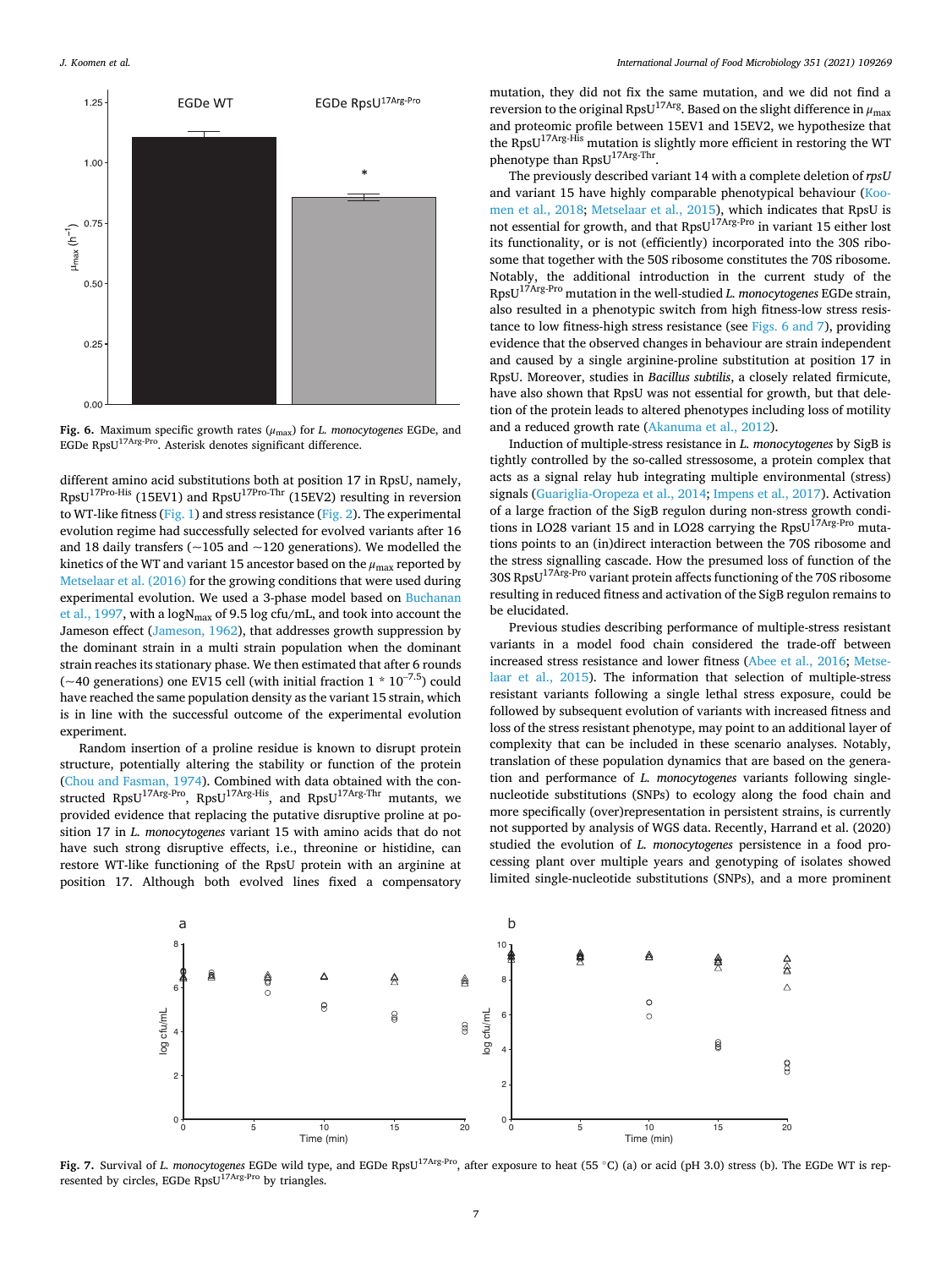<span id="page-7-0"></span>role in strain diversification by gain and loss of prophages. Further studies are required to determine whether the observed lack of (over) representation of SNPs in RpsU, and specifically those resulting in RpsU17Arg-Pro, in sequenced *L. monocytogenes* isolates is caused by reduced fitness affecting performance of stress resistant variants in *L. monocytogenes* enrichments from food and food processing samples according to the ISO 11290-1:2017 method.

The experimental evolution setup used in the current study, combined with genotyping and phenotyping of the two evolved variants, and the construction of targeted mutants in *L. monocytogenes* LO28 and EGDe, provides evidence that single amino acid substitutions in RpsU enable *L. monocytogenes* to switch between high fitness-low stress resistance and low fitness-high stress resistance. The exact mechanism of SigB induction following RpsU17Arg-Pro substitution or RpsU deletion (Koomen et al., 2018; Metselaar et al., 2015) and the impact on 70S ribosome function and the stressosome-mediated signalling cascade is currently under investigation in our group. Ultimately, a better understanding of the processes involved will add to a further insight into factors contributing to strain diversity and population heterogeneity in *L. monocytogenes* stress sensing and survival capacity and its transmission in the food chain.

Supplementary data to this article can be found online at [https://doi.](https://doi.org/10.1016/j.ijfoodmicro.2021.109269)  [org/10.1016/j.ijfoodmicro.2021.109269.](https://doi.org/10.1016/j.ijfoodmicro.2021.109269)

#### **Funding sources**

This research did not receive any specific grant from funding agencies in the public, commercial, or not-for-profit sectors.

## **Declaration of competing interest**

The authors declare that they have no known competing financial interests or personal relationships that could have appeared to influence the work reported in this paper.

## **Acknowledgments**

The authors would like to thank Angela van Hoek of the Dutch National Institute for Public Health and the Environment (RIVM) for assistance with sequencing the evolved variants, and Birgitte H. Kallipolitis for discussing the optimal settings for electroporation of *L. monocytogenes.* 

#### **References**

- Abee, T., Koomen, J., Metselaar, K.I., Zwietering, M.H., Besten, den H.M.W., 2016. Impact of pathogen population heterogeneity and stress-resistant variants on food safety. Annu. Rev. Food Sci. Technol. 7, 439–456. [https://doi.org/10.1146/annurev](https://doi.org/10.1146/annurev-food-041715-033128)[food-041715-033128](https://doi.org/10.1146/annurev-food-041715-033128).
- Akanuma, G., Nanamiya, H., Natori, Y., Yano, K., Suzuki, S., Omata, S., Ishizuka, M., Sekine, Y., Kawamura, F., 2012. Inactivation of ribosomal protein genes in *Bacillus subtilis* reveals importance of each ribosomal protein for cell proliferation and cell differentiation. J. Bacteriol. 194, 6282–6291. [https://doi.org/10.1128/JB.01544-](https://doi.org/10.1128/JB.01544-12) [12.](https://doi.org/10.1128/JB.01544-12)
- Aryani, D.C., Besten, den H.M.W., Hazeleger, W.C., Zwietering, M.H., 2015. Quantifying variability on thermal resistance of *Listeria monocytogenes*. Int. J. Food Microbiol. 193, 130–138. [https://doi.org/10.1016/j.ijfoodmicro.2014.10.021.](https://doi.org/10.1016/j.ijfoodmicro.2014.10.021)
- [Ashok Kumar, T., 2013. CFSSP: Chou and Fasman secondary structure prediction server.](http://refhub.elsevier.com/S0168-1605(21)00228-2/rf0020)  [Wide Spectrum: Research Journal 1 \(9\), 15](http://refhub.elsevier.com/S0168-1605(21)00228-2/rf0020)–19.
- Becavin, C., Bouchier, C., Lechat, P., Archambaud, C., Creno, S., Gouin, E., Wu, Z., Kuhbacher, A., Brisse, S., Pucciarelli, M.G., Garcia-del Portillo, F., Hain, T., Portnoy, D.A., Chakraborty, T., Lecuit, M., Pizarro-Cerda, J., Moszer, I., Bierne, H., Cossart, P., 2014. Comparison of widely used *Listeria monocytogenes* strains EGD, 10403S, and EGD-e highlights genomic differences underlying variations in pathogenicity. mBio 5, 312–379. <https://doi.org/10.1128/mBio.00969-14>.
- Bielow, C., Mastrobuoni, G., Kempa, S., 2016. Proteomics quality control: quality control software for MaxQuant results. J. Proteome Res. 15, 777–787. [https://doi.org/](https://doi.org/10.1021/acs.jproteome.5b00780)  [10.1021/acs.jproteome.5b00780](https://doi.org/10.1021/acs.jproteome.5b00780).
- Biesta-Peters, E.G., Reij, M.W., Joosten, H., Gorris, L.G.M., Zwietering, M.H., 2010. Comparison of two optical-density-based methods and a plate count method for estimation of growth parameters of *Bacillus cereus*. Appl. Environ. Microbiol. 76, 1399–1405. [https://doi.org/10.1128/AEM.02336-09.](https://doi.org/10.1128/AEM.02336-09)
- Buchanan, R.L., Whiting, R.C., Damert, W.C., 1997. When is simple good enough: a comparison of the Gompertz, Baranyi, and three-phase linear models for fitting bacterial growth curves. Food Microbiol. 14, 313–326. [https://doi.org/10.1006/](https://doi.org/10.1006/fmic.1997.0125) [fmic.1997.0125](https://doi.org/10.1006/fmic.1997.0125).
- Chakraborty, T., Leimeister-Wächter, M., Domann, E., Hartl, M., Goebel, W., Nichterlein, T., Notermans, S., 1992. Coordinate regulation of virulence genes in *Listeria monocytogenes* requires the product of the *prfA* gene. J. Bacteriol. 174, 568–574. [https://doi.org/10.1128/jb.174.2.568-574.1992.](https://doi.org/10.1128/jb.174.2.568-574.1992)
- Chou, P.Y., Fasman, G.D., 1974. Prediction of protein conformation. Biochemistry 13, 222–245. <https://doi.org/10.1021/bi00699a002>.
- Cox, J., Hein, M.Y., Luber, C.A., Paron, I., Nagaraj, N., Mann, M., 2014. Accurate proteome-wide label-free quantification by delayed normalization and maximal peptide ratio extraction, termed MaxLFQ. Mol. Cell. Proteomics 13, 2513–2526. [https://doi.org/10.1074/mcp.M113.031591.](https://doi.org/10.1074/mcp.M113.031591)
- Gollan, B., Grabe, G., Michaux, C., Helaine, S., 2019. Bacterial persisters and infection: past, present, and progressing. Annu. Rev. Microbiol. 73, 359–385. [https://doi.org/](https://doi.org/10.1146/annurev-micro-020518-115650)  [10.1146/annurev-micro-020518-115650.](https://doi.org/10.1146/annurev-micro-020518-115650)
- Guariglia-Oropeza, V., Orsi, R.H., Yu, H., Boor, K.J., Wiedmann, M., Guldimann, C., 2014. Regulatory network features in *Listeria monocytogenes*-changing the way we talk. Front. Cell. Infect. Microbiol. 4, 14. [https://doi.org/10.3389/](https://doi.org/10.3389/fcimb.2014.00014)  [fcimb.2014.00014](https://doi.org/10.3389/fcimb.2014.00014).
- Guldimann, C., Boor, K.J., Wiedmann, M., Guariglia-Oropeza, V., 2016. Resilience in the face of uncertainty: sigma factor B fine-tunes gene expression to support homeostasis in gram-positive bacteria. Appl. Environ. Microbiol. 82, 4456–4469. [https://doi.org/](https://doi.org/10.1128/AEM.00714-16)  [10.1128/AEM.00714-16.](https://doi.org/10.1128/AEM.00714-16)
- Hunt, M., Silva, N.D., Otto, T.D., Parkhill, J., Keane, J.A., Harris, S.R., 2015. Circlator: automated circularization of genome assemblies using long sequencing reads. Genome Biol. 16, 294. [https://doi.org/10.1186/s13059-015-0849-0.](https://doi.org/10.1186/s13059-015-0849-0)
- Impens, F., Rolhion, N., Radoshevich, L., Bécavin, C., Duval, M., Mellin, J., del Portillo, F. G., Pucciarelli, M.G., Williams, A.H., Cossart, P., 2017. N-terminomics identifies Prli42 as a membrane miniprotein conserved in Firmicutes and critical for stressosome activation in *Listeria monocytogenes*. NAT. MICROBIOL 2, 1–13. [https://](https://doi.org/10.1038/nmicrobiol.2017.5)  [doi.org/10.1038/nmicrobiol.2017.5](https://doi.org/10.1038/nmicrobiol.2017.5).
- [Jameson, J., 1962. A discussion of the dynamics of](http://refhub.elsevier.com/S0168-1605(21)00228-2/rf0085) *Salmonella* enrichment. Journal of [Hygiene 60, 193](http://refhub.elsevier.com/S0168-1605(21)00228-2/rf0085)–207.
- Karatzas, K.A.G., Valdramidis, V.P., Wells-Bennik, M.H.J., 2005. Contingency locus in *ctsR* of *Listeria monocytogenes* Scott A: a strategy for occurrence of abundant piezotolerant isolates within clonal populations. Appl. Environ. Microbiol. 71, 8390–8396.<https://doi.org/10.1128/AEM.71.12.8390-8396.2005>.
- Kazmierczak, M.J., Mithoe, S.C., Boor, K.J., Wiedmann, M., 2003. *Listeria monocytogenes*  sigma B regulates stress response and virulence functions. J. Bacteriol. 185, 5722–5734. [https://doi.org/10.1128/jb.185.19.5722-5734.2003.](https://doi.org/10.1128/jb.185.19.5722-5734.2003)
- Koomen, J., Besten, den H.M.W., Metselaar, K.I., Tempelaars, M.H., Wijnands, L.M., Zwietering, M.H., Abee, T., 2018. Gene profiling-based phenotyping for identification of cellular parameters that contribute to fitness, stress-tolerance and virulence of *Listeria monocytogenes* variants. Int. J. Food Microbiol. 283, 14–21. <https://doi.org/10.1016/j.ijfoodmicro.2018.06.003>.
- Koren, S., Walenz, B.P., Berlin, K., Miller, J.R., Bergman, N.H., Phillippy, A.M., 2017. Canu: scalable and accurate long-read assembly via adaptive k-mer weighting and repeat separation. Genome Res. 27, 722–736. [https://doi.org/10.1101/](https://doi.org/10.1101/gr.215087.116) [gr.215087.116](https://doi.org/10.1101/gr.215087.116).
- Lecuit, M., 2007. Human listeriosis and animal models. Microbes Infect. 9, 1216–1225.
- [https://doi.org/10.1016/j.micinf.2007.05.009.](https://doi.org/10.1016/j.micinf.2007.05.009) Lu, J., Boeren, S., de Vries, S.C., van Valenberg, H.J.F., Vervoort, J., Hettinga, K., 2011. Filter-aided sample preparation with dimethyl labeling to identify and quantify milk fat globule membrane proteins. J. Proteome 75, 34–43. [https://doi.org/10.1016/j.](https://doi.org/10.1016/j.jprot.2011.07.031) [jprot.2011.07.031.](https://doi.org/10.1016/j.jprot.2011.07.031)
- Metselaar, K.I., Besten, den H.M.W., Abee, T., Moezelaar, R., Zwietering, M.H., 2013. Isolation and quantification of highly acid resistant variants of *Listeria monocytogenes*. Int. J. Food Microbiol. 166, 508–514. [https://doi.org/10.1016/j.](https://doi.org/10.1016/j.ijfoodmicro.2013.08.011) ijfoodmicro. 2013.08.011.
- Metselaar, K.I., Besten, den H.M.W., Boekhorst, J., van Hijum, S.A.F.T., Zwietering, M.H., Abee, T., 2015. Diversity of acid stress resistant variants of *Listeria monocytogenes*  and the potential role of ribosomal protein S21 encoded by *rpsU*. Front. Microbiol. 6, 422. [https://doi.org/10.3389/fmicb.2015.00422.](https://doi.org/10.3389/fmicb.2015.00422)
- Metselaar, K.I., Abee, T., Zwietering, M.H., Besten, den H.M.W., 2016. Modeling and validation of the ecological behavior of wild-type *Listeria monocytogenes* and stressresistant variants. Appl. Environ. Microbiol. 82, 5389–5401. [https://doi.org/](https://doi.org/10.1128/AEM.00442-16)  [10.1128/AEM.00442-16.](https://doi.org/10.1128/AEM.00442-16)
- Milohanic, E., Glaser, P., Coppée, J.-Y., Frangeul, L., Vega, Y., Vázquez-Boland, J.A., Kunst, F., Cossart, P., Buchrieser, C., 2003. Transcriptome analysis of *Listeria monocytogenes* identifies three groups of genes differently regulated by PrfA. Mol.<br>Microbiol 47, 1613–1625, https://doi.org/10.1046/j.1365-2958-2003-03413 x Microbiol. 47, 1613-1625. https://doi.org/10.1046/j.1365-
- NicAogáin, K., O'Byrne, C.P., 2016. The role of stress and stress adaptations in determining the fate of the bacterial pathogen *Listeria monocytogenes* in the food chain. Front. Microbiol. 7, 1916–1962. [https://doi.org/10.3389/fmicb.2016.01865.](https://doi.org/10.3389/fmicb.2016.01865)
- Radoshevich, L., Cossart, P., 2018. *Listeria monocytogenes*: towards a complete picture of its physiology and pathogenesis. Nat. Rev. Microbiol. 16, 32–46. [https://doi.org/](https://doi.org/10.1038/nrmicro.2017.126) [10.1038/nrmicro.2017.126](https://doi.org/10.1038/nrmicro.2017.126).
- Seemann, T., 2015. Snippy: fast bacterial variant calling from NGS reads. [https://github.](https://github.com/tseemann/snippy)  nann/snip
- Smaczniak, C., Immink, R.G.H., Muiño, J.M., Blanvillain, R., Busscher, M., Busscher-Lange, J., Dinh, Q.D.P., Liu, S., Westphal, A.H., Boeren, S., Parcy, F., Xu, L., Carles, C. C., Angenent, G.C., Kaufmann, K., 2012. Characterization of MADS-domain transcription factor complexes in *Arabidopsis* flower development. Proc. Natl. Acad. Sci. U. S. A. 109, 1560–1565. [https://doi.org/10.1073/pnas.1112871109.](https://doi.org/10.1073/pnas.1112871109)